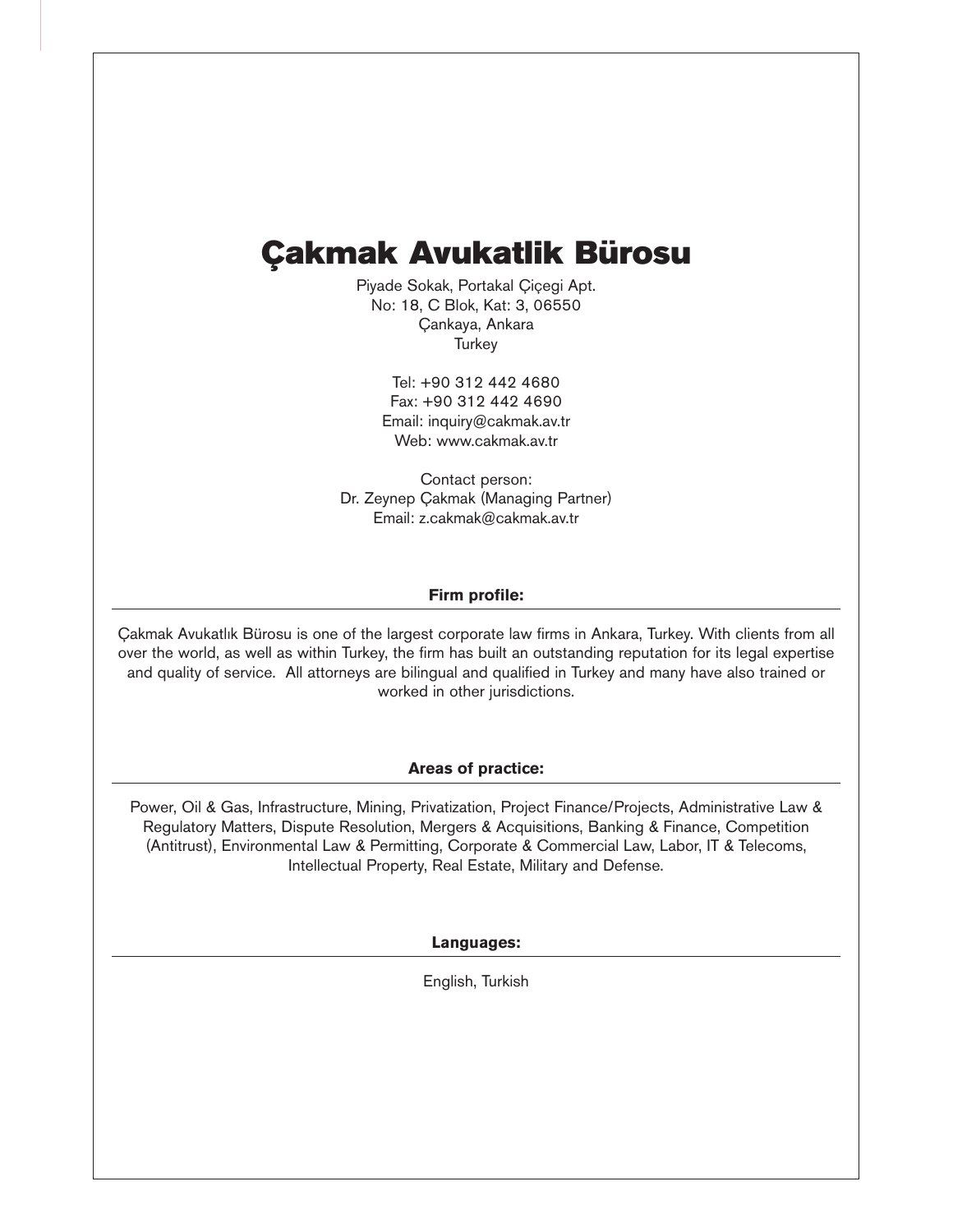# Opportunities today and tomorrow

Dr Zeynep Çakmak and Dr Çagdas Evrim Ergün of Çakmak Avukatlik Bürosu describe the landscape for investors in Turkey's busy infrastructure market

The Turkish investment environment is more ambitious and livelier than ever, and the opportunities offered to investors are unique when compared to many other regions in the world.<br>In this challenging environment, the infr tunities offered to investors are unique when compared to many other regions in the world. In this challenging environment, the infrastructure, public-private partnership (PPP) and construction markets take the majority share along with the power sector. Although Turkey has had its share of the poor lending conditions in Europe and the US, there is still a big window of opportunity in the country to develop big ticket infrastructure projects in the PPP market despite criticism that the market should have been tested with smaller PPP projects. In the current market, in addition to big ticket PPP projects, various sized municipal PPPs, such as subways, water treatment, wastewater, waste-to-energy projects are also in progress.

PPP, as a term, may be new to Turkey, but the concept, implemented in different forms in the last 30 years in different sectors, is not. Turkey has practised different forms of PPP models, such as buildoperate-transfer (BOT), build-operate (BO), transfer of operation rights (TOR) and hybrid forms such as build-transfer-operate mainly in the energy, health, water, waste and transportation sectors. No general PPP Law has been enacted in Turkey. Although there is a draft law on the agenda based on the UK model, it has been in draft form for years now and its destiny is uncertain. Nevertheless, the legal framework is sufficient to carry out infrastructure and construction projects where there are specific laws governing the PPP and infrastructure projects separately.

#### The starting point

Although the BOT model was first tried in water and highway projects with some limited success, it was the experience in a number of successful BOT and BO model power projects which can be considered to be the starting point of the Turkish PPP market. Private sector infrastructure projects in the Turkish power sector date back to the early 1980s. A number of different privatisation models, such as BOT and TOR, were successfully implemented in the 1980s, and five BO model power plant projects were successfully developed and financed in the 1990s. In 2001, the Electricity Market Law was enacted to liberalise the power sector in Turkey. Despite significant progress made towards the target of liberalisation, the energy market is still dominated by state players.

The delay in the privatisation of distribution assets leads to a delay in the privatisation of generation assets. Such delay inevitably triggers stagnation in the entire electricity market, which still remains to be a fully competitive market. Out of 21 distribution regions in total, 12 have been transferred to private operators, and nine are still operated by TEDAS. Privatisation of these nine regions is expected to be completed by the end of 2012. After an unsuccessful attempt to start the privatisation of portfolio generation assets in 2011, the Privatisation Administration is expected to resume such privatisations before the end of the year.

Partly due to the increased interruption in the supply of gas to the Turkish market in recent years, the government has increased its focus on the promotion of renewable energy-based projects and nuclear power projects, which benefit from additional incentives such as price and purchase guarantees. To make it more attractive to investors, the Renewable Energy Law provides a feed-in tariff mechanism with certain guaranteed prices. It also provides further incentives for projects using mechanical and/or electromechanical parts produced in Turkey. The feed-in tariff, together with the domestic production support, provides a minimum guaranteed price ranging from \$0.096/KWh to \$0.20/KWh depending on the type of renewable energy source. No change in the feed-in tariff is expected although there is constant demand for an increase in the tariff by investors and financiers.

Despite the global decline in nuclear investments, the Turkish government is as eager as ever to switch part of its energy portfolio to nuclear power. Turkish nuclear energy policy circles around the

**"f** PPP as a term may be new to Turkey, but the concept is not<sup>11</sup>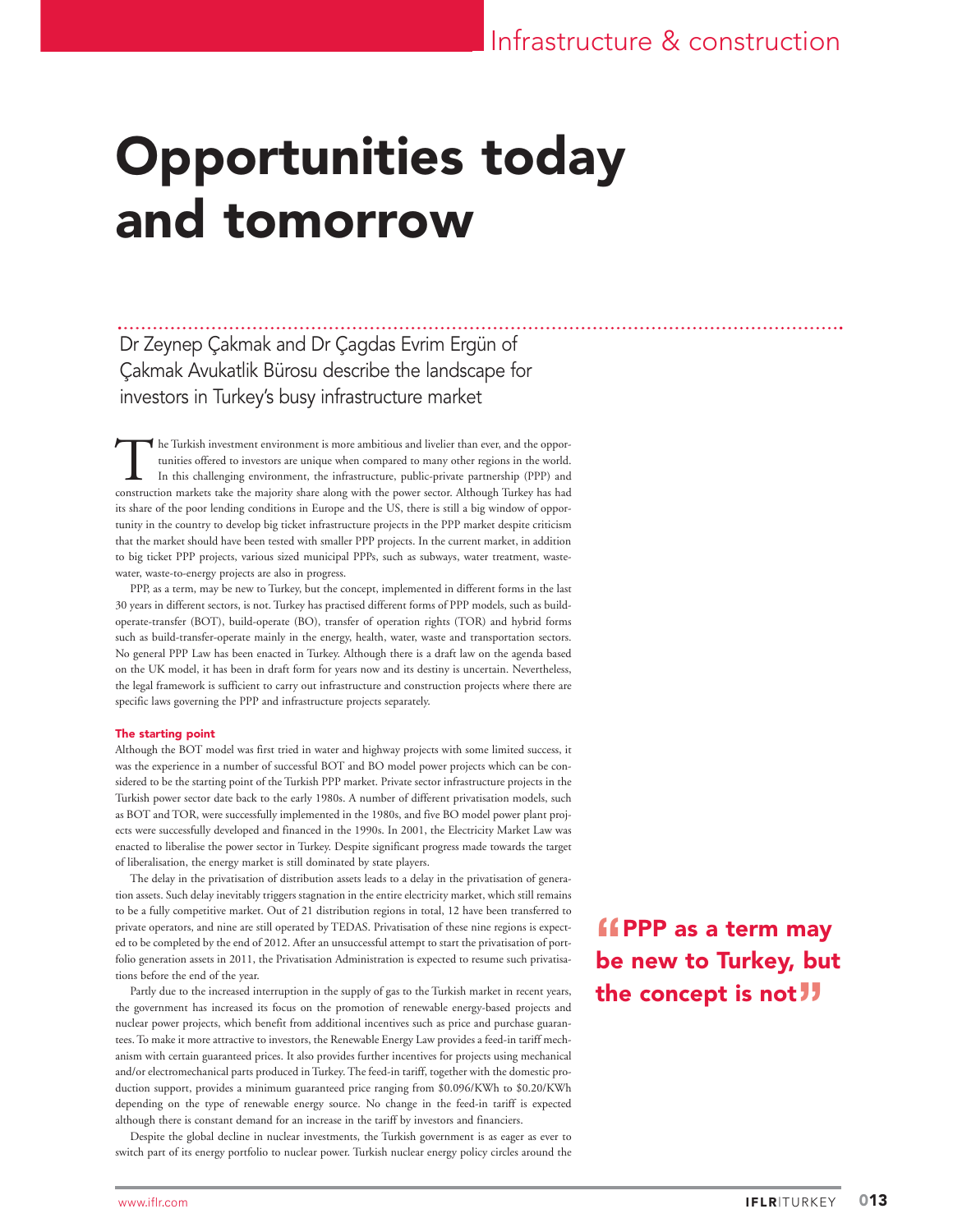Akkuyu and Sinop Projects, as well as a prospective nuclear plant in Igneada. The Akkuyu and Sinop Nuclear Power Plants have a planned total capacity of 10,000 MW; and with the third plant, this capacity is expected to increase to 15,000 MW by 2023. Although the Nuclear Energy Law has been in effect for more than three years now and a tender has already been issued thereunder, the position of the Turkish government is to develop nuclear power projects under bilateral inter-governmental treaties, subject to a special legal regime that consists of references to the Nuclear Energy Law for certain issues but with specific treaty provisions differing from the same law on certain other points.

The power sector targets announced by the government for 2023 are: (i) 12 nuclear reactors having a total capacity of 15,000 MW; (ii) new thermal power plants having a total capacity of 18,000 MW in the Afsin and Konya Coal Basins; (iii) additional hydroelectric capacity by completion of the Ilisu, Yusufeli, Boyabat and Alparslan hydroelectric power plants; (iv) share of renewable energy resources to increase to 30% (presently approximately 19%); (v) share of natural gas-fired power plants in total electricity generation to decrease to 30% (presently approximately 45%); and (vi) in total, increasing installed power to 125,000 MW by 2023 (presently 50,000 MW in generation).

#### The health sector

New construction or renovation of hospitals constitutes a large part of the PPP sector in Turkey. However, the sector faces a challenge since PPP health projects are quite new to the country (although private hospitals have been in operation for quite some time). The system has been adopted from the NHS system in the UK and its success still remains to be tested.

The PPP model in healthcare envisages the construction of hospitals by contractors in locations to be determined by the administration. Medical services in these hospitals are to be conducted by the Ministry of Health. The Ministry will be a leaseholder in the hospital and pay a lease amount in accordance with an agreement to be executed between the parties. Land for the hospital will be provided either by the Ministry of Finance, where the contractor will have a surface right on such land or, in exceptional situations, the land will be leased by a private owner. In addition to the construction of the hospital, the administration may also request the procurement of

**"**Other than the privatisation of existing toll roads, there are two mega road infrastructure projects in Turkey<sup>1</sup>

medical devices and performances of specific non-medical services. The rental amount will be calculated based on the services requested by the contractor.

The state guarantees the following for the PPP model in healthcare (subject to specific legislation): (i) reimbursement of the cost of construction and equipment (rental fee); (ii) payment for non-medical services, such as cleaning, catering, cafeteria, and parking; and (iii) a minimum number of patients for the contractor (based on competitive offers obtained as part of the tenders) for profitable services, such as laboratory, imaging (ultrasonography) and sterilisation.

One of the health PPP projects is at the financing stage, four are at the contract signing stage, 10 are at the bidding stage and two are at the pre-qualification stage. None of these projects has been financed yet. There are a number of bankability issues for health PPP projects, such as: (i) termination compensation in the event of project company default and terminations due to force majeure; (ii) minimum number guarantees being generally conducted in Turkish Lira currency, thus causing currency difficulties for investors whose financing procedures are conducted in foreign currencies; (iii) difficulty in determining unit price per patient; (iv) contracts needing to be subject to Turkish law and Turkish arbitration; and (v) non-clarity of certain parts of the security package.

The establishment of medical free zones is already on the agenda of the Turkish government, which shows progress in the healthcare PPP model. A decision on the final locations of the free zones and the bidding process is expected by the Council of Ministers within 2012. The intention is to have medical free zones providing different conditions for medical investments in terms of customs, immigration, taxation and jurisdiction with respect to the rest of the country. The new ventures will be free to be managed by non-Turkish management teams and will have the liberty to employ both Turkish and international workforces. The establishment of such medical free zones is expected to attract local and foreign investors and enhance the development of the health sector as it would reduce capital and operation expenditures, would provide for the possibility of employing foreign medical personnel and would also offer other financial and administrative incentives in providing health services to Turkish nationals and foreigners.

#### About the author

Dr Zeynep Çakmak specialises in project finance, joint ventures, general corporate practice and privatisation. She represents clients in international commercial and financial transactions especially those involving project financing, power and infrastructure development, pharmaceuticals, military and defence, administrative litigation, environment law and administrative law matters. She has acted on behalf of sponsors and lenders in the development and financing of infrastructure projects, principally in the energy, natural resources and transportation sectors. Çakmak has also been involved in a significant number of major mergers and acquisitions. She is also active in administrative dispute matters.

Çakmak joined the Ankara Bar Association in 1990 and holds a PhD in Administrative Law from Ankara University, Faculty of Law, an LLM from University of Nottingham, School of Law, and an LLB from Ankara University, Faculty of Law. She speaks Turkish and English.

#### Contact information

#### Dr Zeynep Çakmak

- Çakmak Avukatlik Bürosu
- Piyade Sokak, Portakal Çiçegi Apt. No: 18 C Blok, Kat: 3, 06550
- Çankaya, Ankara Türkiye
- T: +90 312 442 4680
- F: +90 312 442 4690
- E: z.cakmak@cakmak.av.tr
- W: www.cakmak.av.tr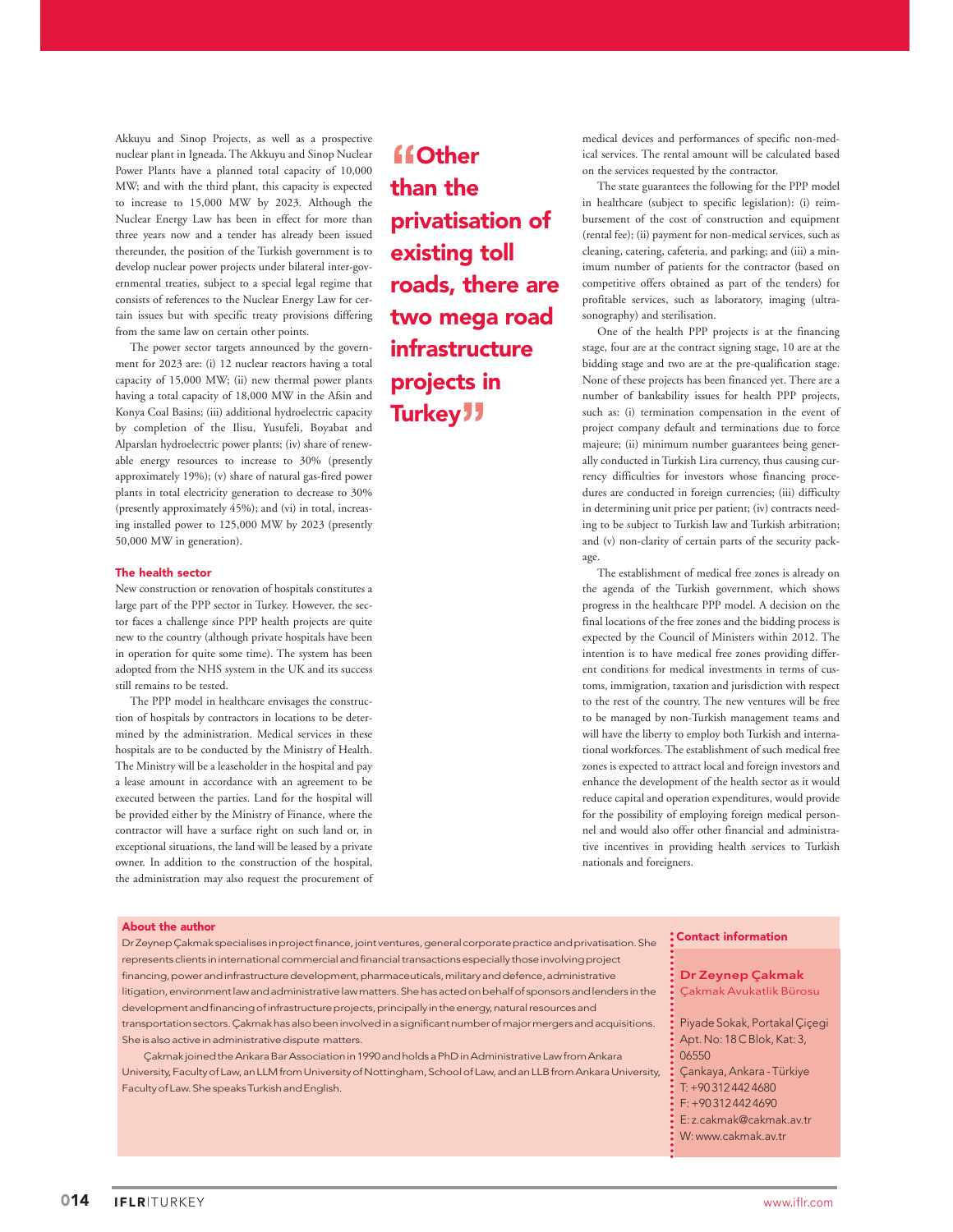### Infrastructure & construction

#### Big ticket projects

The road projects on the agenda of the Turkish government are the most ambitious projects, not only in the infrastructure programme but in the entire Turkish PPP market. Infrastructure road projects involve the privatisation of existing stateowned assets and also the construction and operation of new roads throughout the country. The toll road privatisation process, already underway, consists of a package of eight highways and two Bosphorus bridges. This privatisation will be in the form of the transfer of operation rights of the toll road package, with a 25-year concession contract, to the winner of the tender. The dates for the prequalification application and the tender were November 18 and December 15 2011, respectively. After several postponements, the new tender date is October 31 2012. The continued postponements are a setback for the project. There are also a number of issues of concern regarding financing for the project, such as: (i) no toll fee (traffic) guarantee from the state and no Treasury guarantee, making financial modelling and revenue projections critical; (ii) foreign currency fluctuation risks which are not covered in the project agreements; (iii) potential for construction of competing roads/facilities, size of the required construction works as well as operation of the roads; (iv) lack of clarity regarding the availability of certain types of securities; and (v) the jurisdiction of Turkish courts for the resolution of disputes rather than arbitration.

Other than the privatisation of existing toll roads, there are two mega road infrastructure projects in Turkey, namely the Gebze-Izmir Toll Road and Izmit Bay Crossing Project and the North Marmara (Third Bosphorus Bridge) Project, both tendered out on a BOT basis.

The Gebze-Izmir Project is a 22-year BOT concession, and is the biggest private infrastructure project in Turkey to date. The total cost of the project is estimated to be \$6.5 billion. The tender was won by the Astaldi-Nurol-Yuksel-Makyol-Ozaltın-Gocay Joint Venture in 2009. On September 8 2011, the joint venture signed an agreement with the Japanese IHI-Itochu Group for the turnkey construction of the suspension bridge. Financing is expected to be secured in the third quarter of 2012,

but given the difficulties which have already delayed the funding, this seems to be an optimistic target. There are a number of financing difficulties surrounding the project, such as sensitivities raised by environmentalist groups and the fact that non-Turkish *lira*-denominated loans will have to be paid by revenues raised in *lira*, which is a risk for all infrastructure projects in Turkey. In order to facilitate financing of the project, the government enacted a new law on April 4 2012 to provide a VAT exemption and assumption of debts to lenders by the Treasury (in other words a senior debt repayment guarantee) for all BOT projects, including the Gebze-Izmir Project. Talks with the Treasury seem to have progressed and debt assumption by the Treasury is likely to be granted for the project for the benefit of international lenders providing financing, which would certainly expedite financing.

The second mega road project under development in Turkey is the Third Bosphorus Bridge and Northern Marmara Crossing Motorway Project. This is also a BOT model project consisting of the construction of a bridge and 95 kilometres of connection roads with an estimated value of \$2.5 billion. The Ictas Insaat-Astaldi JV won the tender on May 29 2012 with an offer of a construction and operation period of 10 years two months, the shortest period offered among the four pre-qualified bidders. The main financing issues regarding this project are related to termination compensation, toll collection risk and liabilities, and limited step-in rights of the lenders. However, the positive aspects regarding bankability include the availability of signing a direct agreement between the lenders and the administration, a debt assumption by the Treasury, and a VAT incentive brought about by the recent law.

The privatisation of the State Railways General Directorate and construction of new railroads are also amongst the infrastructure projects in progress. Historically, the construction of railways was a typical sign of infrastructure development in Turkey, starting in 1923, the beginning of a new Republican era. Unfortunately, the enthusiasm of the new Turkish state to create a railway network diminished over time and attention to renewal or

new construction drifted to other areas of infrastructure. After a long period of negligence, liberalisation and renewal of the railway infrastructure is back on the agenda. Construction of 10,000 km of high speed and 4,000 km of new conventional railway lines, renewal of the present railway network, at an average minimum length of 500 km annually, and connection of railways to ports are in the short- and long-term plans of the Ministry of Transportation.

A future landmark project in the pipeline is the Dardanelles Bridge Project, consisting of the construction and operation of a bridge and connection roads based on the BOT model with an approximate value of \$3.5 billion. Its tender has not yet been announced but is expected in 2012. The project feasibility reports have been presented to the State Planning Organisation to obtain approval from the Supreme Planning Council.

Being a country of peninsulas, ports are also of significant importance to Turkey. Due to their strategic status, Turkish ports have historically been controlled and operated by the State. It was only after 1997 that several privatisations of ports operated by the Turkish Maritime Agency started. To date, 14 ports have been privatised by the transfer of operating rights model for 30 years. Now on the agenda to be privatised are Izmir Pasaport, Izmir Kruvaziyer, Kalamis, Kalamis-Fenerbahce, Derince, Salipazari, Tasucu Yacht Port, and Zonguldak-Filyos.

Airports constitute another important component of the transportation infrastructure projects in Turkey. In parallel to the increase in the number of passengers served by Turkish airports over the last several decades, airport privatisations have gained importance leading to the first airport privatisation (Antalya Airport Terminal 1) in 1993 on a BOT basis. Similar contracts followed over the next decade. Several civil airport terminals including Istanbul Ataturk, Antalya I and II, Ankara Esenboga, Bodrum and Sabiha Gokcen, have been constructed and/or renovated under the BOT model. Airport projects which are at the tender or construction stage include Kutahya Regional Airport Project, Izmir Adnan Menderes Renovation Project, Cukurova Airport and Aydin

#### About the author

Dr Çagdas Evrim Ergün specialises in energy law, project finance, administrative law and international arbitration. He has successfully represented clients before courts and arbitral tribunals with respect to administrative and investor-state disputes. He has also represented sponsors and lenders in the development and financing of a number of large projects in the energy, health and infrastructure sectors.

Ergün joined the Ankara Bar Association in 2003 and holds a PhD in Administrative Law from Ankara University, Faculty of Law, an LLM from the University of Exeter, School of Law, and an LLB from Galatasaray University, Faculty of Law. He speaks Turkish, English and French.

#### Contact information

- Dr Çagdas Evrim Ergün
- Çakmak Avukatlik Bürosu
- Piyade Sokak, Portakal Çiçegi Apt. No: 18 C Blok, Kat: 3, 06550
- 
- Çankaya, Ankara Türkiye
- T: +90 312 442 4680
- F: +90 312 442 4690
- E: c.ergun@cakmak.av.tr
- W: www.cakmak.av.tr